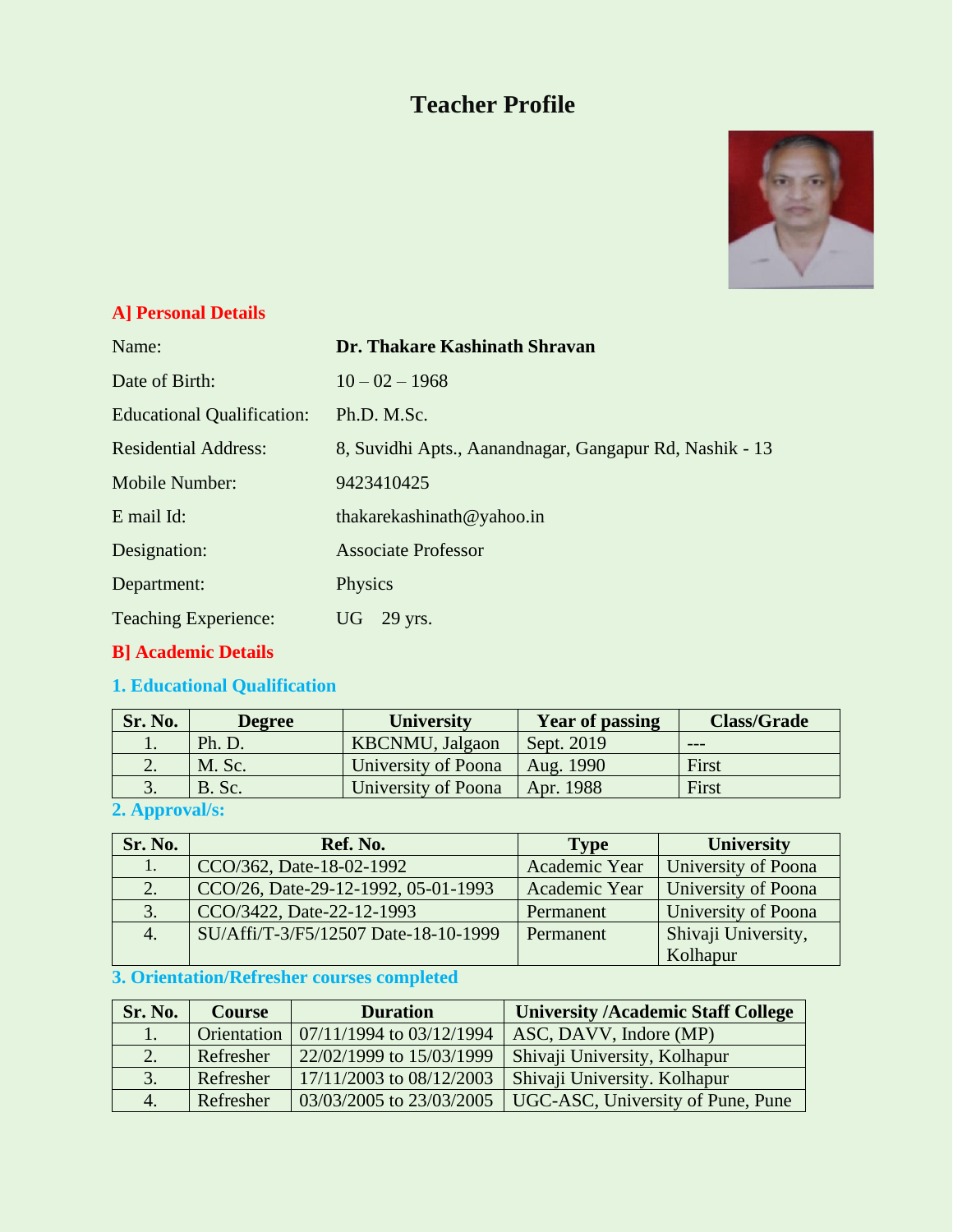## **4. Curricular and Extra-curricular Activities**

| Sr. No. | <b>Committee</b>                    | Chairman/Co-ordinator/Member |
|---------|-------------------------------------|------------------------------|
|         | <b>Website Updating</b>             | Co-ordinator                 |
|         | <b>Student Grievances Redressal</b> | Chairman                     |
|         | <b>TYBSc Admission</b>              | Chairman                     |
|         | <b>FYBSc Admission</b>              | Member                       |
|         | <b>Stock Verification</b>           | Chairman                     |

| Sr. No. | <b>Work Performed as</b>                                        | <b>Place</b>                |
|---------|-----------------------------------------------------------------|-----------------------------|
| 01.     | Rector, Dayanand Boys' Hostel                                   | Dayanand College, Solapur   |
| 02.     | Member, Hostel Admission Committee                              | Dayanand College, Solapur   |
| 03.     | Member, B. Sc. Admission Committee                              | Dayanand College, Solapur   |
| 04.     | Jr. & Sr. Supervisor at various Exams                           | Dayanand College, Solapur   |
| 05.     | Sr. Supervisor at various Exams                                 | Solapur University, Solapur |
| 06.     | University Paper-setter at various Exams.                       | Solapur University, Solapur |
| 07.     | Member, organizing committee, State & National Conferences      | Dayanand College, Solapur   |
| 08.     | Member, organizing committee, Science Exhibition                | 79th ABMSS, Solapur         |
| 09.     | Examiner, 33 <sup>rd</sup> State Science Exhibition             | H. D. High School, Solapur  |
| 10.     | Member, organizing committee, State & International Conferences | M. S. G. College, Malegaon  |
| 11.     | Member, Board of Editors, International Conferences             | M. S. G. College, Malegaon  |

## **C] Research Details**

## **a) Conferences/Seminars/Workshops Attended: Conferences**

| Sr.<br>No.       | <b>Organized by</b>                                              | <b>Sponsored by</b> | <b>Duration</b>                                      |
|------------------|------------------------------------------------------------------|---------------------|------------------------------------------------------|
|                  | <b>NATIONAL</b>                                                  |                     |                                                      |
| 1.               | Physics Dept., K.T.H.M. College, Nashik                          | BCUD, SPPU, Pune    | $21^{st}$ -23 <sup>rd</sup> Oct. 2013                |
| 2.               | Dept. of Physics, Dr. B. A. Marathwada University,<br>Aurangabad |                     | 29 <sup>th</sup> to 31 <sup>st</sup> January<br>2007 |
| 3.               | Dept. of Microbiology, D. B. F. Dayanand College of Arts &       | UGC, New Delhi      | $23^{rd}$ - $24^{th}$ Jan. 2006                      |
|                  | Science, Solapur                                                 |                     |                                                      |
| $\overline{4}$ . |                                                                  |                     |                                                      |
| <b>STATE</b>     |                                                                  |                     |                                                      |
| $\mathbf{1}$ .   | Dept. of Physics and Electronics, LVH College, Panchvati,        | UGC, New Delhi      | 28 <sup>th</sup> - 29 <sup>th</sup> Dec. 2012        |
|                  | <b>Nashik</b>                                                    |                     |                                                      |
| 2.               | Dept. of Physics, K. J. Somaiyya College of Arts, Comm. &        | <b>BCUD, Pune</b>   | $10^{th}$ -11 <sup>th</sup> Feb. 2012                |
|                  | Science, Kopargaon, Dist. - Ahmednagar                           | University          |                                                      |
| 3.               | N.C.L. Pune Meet with Nobel Laureate (Douglas Osheroff)          | Sakaal Knowledge    | $9th$ Sept, 2006                                     |
|                  | for Physics of 1996                                              | Initiative          |                                                      |

#### **Seminars**

| Sr.<br>No.       | <b>Organized by</b>                                | Sponsored by                 | <b>Duration</b>                                  |
|------------------|----------------------------------------------------|------------------------------|--------------------------------------------------|
|                  | <b>NATIONAL</b>                                    |                              |                                                  |
| $\vert 1. \vert$ | D.B.F. Dayanand College of Arts & Science, Solapur | UGC, New Delhi               | $5^{th}$ & $6^{th}$ Feb. 2010                    |
| 2.               | Dept. of Physics and Chemistry, Walchand College,  | <b>UGC, CSIR New Delhi</b>   | $14^{th}$ -15 <sup>th</sup> Nov. 2008            |
|                  | Solapur                                            |                              |                                                  |
|                  | <b>STATE, REGIONAL</b>                             |                              |                                                  |
| 1.               | Dept. of Electronic Science, M. S. G. College,     | <b>BCUD, Pune University</b> | 27-28 <sup>th</sup> Jan. 2010                    |
|                  | Malegaon-Camp                                      |                              |                                                  |
| 2.               | Dept. of Physics, Shivaji Mahavidyalaya, Barshi    | UGC                          | 28 <sup>th</sup> and 29 <sup>th</sup> Dec. 2005. |
| 3.               | Dept. of Physics, Sathaye College, Mumbai          | <b>UGC</b>                   | 15 <sup>th</sup> Jan. 2005                       |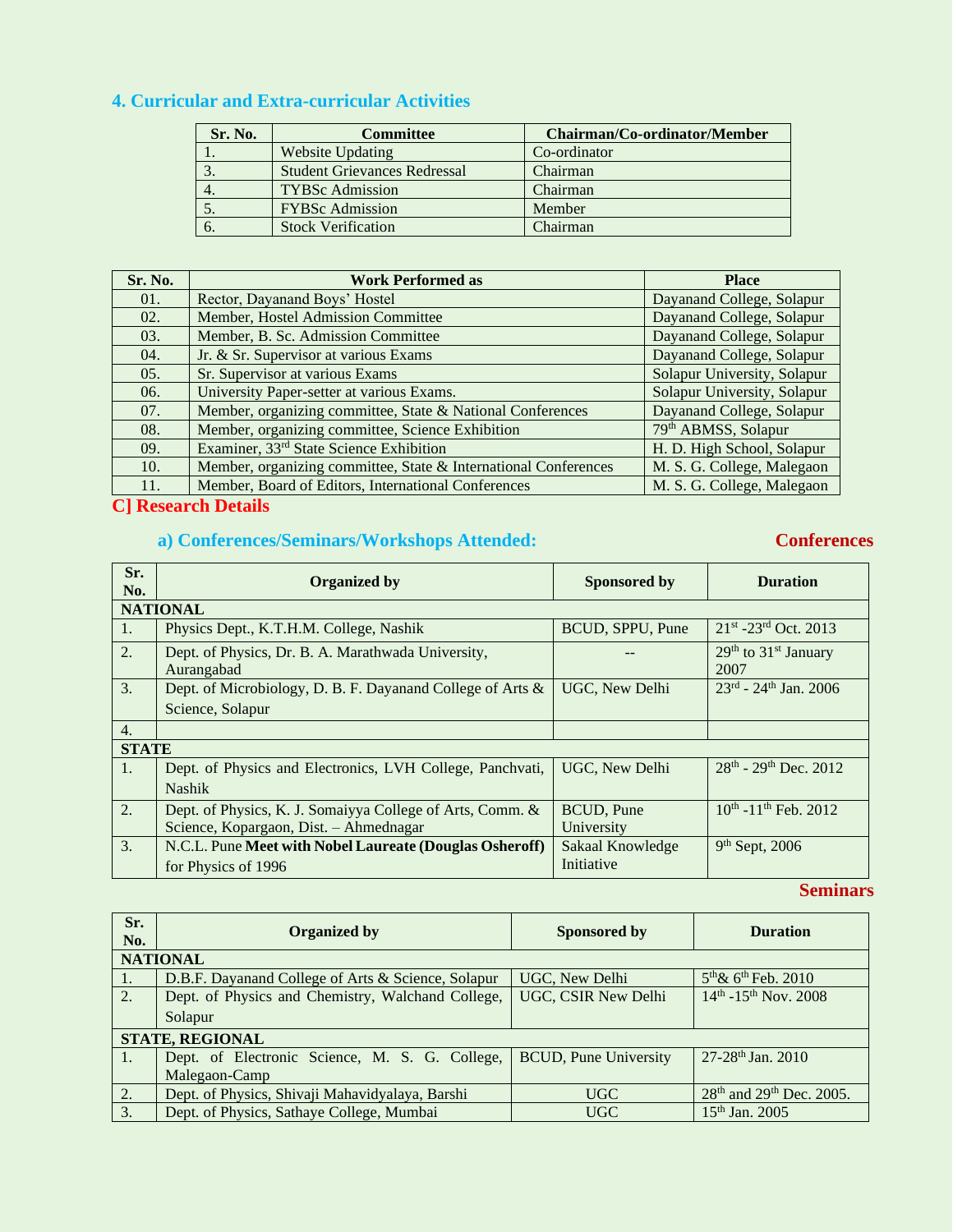| Dept. of Physics & Electronics, D.B.F. Dayanand | UGC | $17th$ -19 <sup>th</sup> Dec. 2004 |
|-------------------------------------------------|-----|------------------------------------|
| College of Arts & Science, Solapur              |     |                                    |

# **Workshops**

| Sr. No. | <b>Organized by</b>                            | <b>Sponsored by</b> | <b>Duration</b>                                   |
|---------|------------------------------------------------|---------------------|---------------------------------------------------|
|         | <b>NATIONAL</b>                                |                     |                                                   |
| 1.      | Dept. of Nanotechnology, Dr. B. A.             | $-$                 | 16th to 17th Feb. 2012                            |
|         | Marathwada University, Aurangabad              |                     |                                                   |
| 2.      | <b>IUCAA</b> , Pune                            | --                  | 28 <sup>th</sup> Oct. -15 <sup>th</sup> Nov. 2001 |
|         | <b>STATE</b>                                   |                     |                                                   |
| 1.      | Master-Soft ERP Solutions, Nagpur              |                     | $15^{th}$ Nov. 2019                               |
| 2.      | North Maharashtra University, Jalgaon          | as a part of Ph.D.  | 20 <sup>th</sup> - 24 <sup>th</sup> Sept.2012     |
|         |                                                | Course work         |                                                   |
| 3.      | Dept. of Physics, Solapur University, Solapur  |                     | $28th$ Feb. to 1 <sup>st</sup> Mar. 2008          |
| 4.      | Dept. of Physics C.B.K. Science College,       | I.A.Sc., Bangalore, | $10^{th}$ -11 <sup>th</sup> Aug. 2007             |
|         | Akkalkot                                       | I.I.S.A., Delhi &   |                                                   |
|         |                                                | N.A.Sc. Allahabad   |                                                   |
| 5.      | Dept. of Physics, K. B. P. College, Urun-      | IAPT, Kanpur        | $28^{th}$ - 30 <sup>th</sup> Nov. 2005            |
|         | Islampur, Dist-Sangli                          |                     |                                                   |
|         | REGIONAL, UNIVERSITY LEVEL                     |                     |                                                   |
| 1.      | Dept. of Physics, Sathaye College, Mumbai      | <b>UGC</b>          | $15th$ Jan. 2005                                  |
|         | <b>SYLLABUS FRAMING</b>                        |                     |                                                   |
| 1.      | Dept. of Physics, K.T.H.M. College, Nashik on  | SPPU, Pune          | 18th Jan. 2020.                                   |
|         | <b>SYBSc Syllabus</b>                          |                     |                                                   |
| 2.      | Dept. of Physics, L.V.H. College, Panchavati,  | SPPU, Pune          | 28 <sup>th</sup> Jan. 2015                        |
|         | Nashik on TYBSc Syllabus                       |                     |                                                   |
| 3.      | Dept. of Physics, ASC College, Ozar (Mig) on   | SPPU, Pune          | 1st Mar. 2014                                     |
|         | SYBSc Syllabus.                                |                     |                                                   |
| 4.      | Dept. of Physics and Electronics, K.B.P.       | Shivaji University, | 23rd Jan. 2004                                    |
|         | College, Pandharpur on BSc Part-II Syllabus    | Kolhapur            |                                                   |
| 5.      | Dept. of Physics, Shivaji University, Kolhapur | Shivaji University, | $24^{th}$ - 25 <sup>th</sup> Sept. 2003           |
|         | on BSc Part-I Syllabus                         | Kolhapur            |                                                   |

**b) Research Papers Presented/Published:**

# **Papers presented**

| Sr.<br>No.       | <b>Title of the Paper</b>                         | <b>Theme of Conference</b>    | <b>Organizers</b>         | <b>Duration</b>              |  |  |
|------------------|---------------------------------------------------|-------------------------------|---------------------------|------------------------------|--|--|
|                  | <b>INTERNATIONAL</b>                              |                               |                           |                              |  |  |
| 1.               | Preparation and characterizations of Cd-          | <b>Advanced Nano-</b>         | Sonopant Dandekar Arts,   | $26^{th} - 28^{th}$          |  |  |
|                  | doped $SnO2$ thin films using PVD Method          | materials & Nano              | V. S. Apte Com. & M.      | Nov. 2019                    |  |  |
|                  |                                                   | technology (ICANN-            | H. Mehta Sci. College,    |                              |  |  |
|                  |                                                   | 2019)                         | Palghar                   |                              |  |  |
| 2.               | Preparation and characterizations of Bi-          | Innovative Nano-              | Faculty of Science, L. V. | $18^{th} - 20^{th}$          |  |  |
|                  | doped tin oxide thin film gas sensor              | materials & their             | H. College, Panchavati,   | Jan. 2018                    |  |  |
|                  |                                                   | Applications (ICINA-<br>2018) | <b>Nashik</b>             |                              |  |  |
| 3.               | Gas Sensing Performance of Pure $SnO2$            | Pure & Applied                | M. S. G. College,         | $12^{th}$ - 14 <sup>th</sup> |  |  |
|                  | Thin Films Annealed at Different                  | Sciences (ICPAS-              | Malegaon, Dist.- Nashik   | Dec. 2016                    |  |  |
|                  | Temperatures                                      | 2016)                         |                           |                              |  |  |
| $\overline{4}$ . | Influence of Annealing Temperature on             | <b>Emerging Trends in</b>     | M. S. G. College,         | $17^{th} - 18^{th}$          |  |  |
|                  | Structural and Electrical Characteristics of      | Research $\&$                 | Malegaon, Dist.- Nashik   | Feb. 2016                    |  |  |
|                  | Pure SnO <sub>2</sub> Thin Films Deposited by PVD | Development (ETIRD-           |                           |                              |  |  |
|                  | Technique                                         | 2016)                         |                           |                              |  |  |
|                  | <b>NATIONAL</b>                                   |                               |                           |                              |  |  |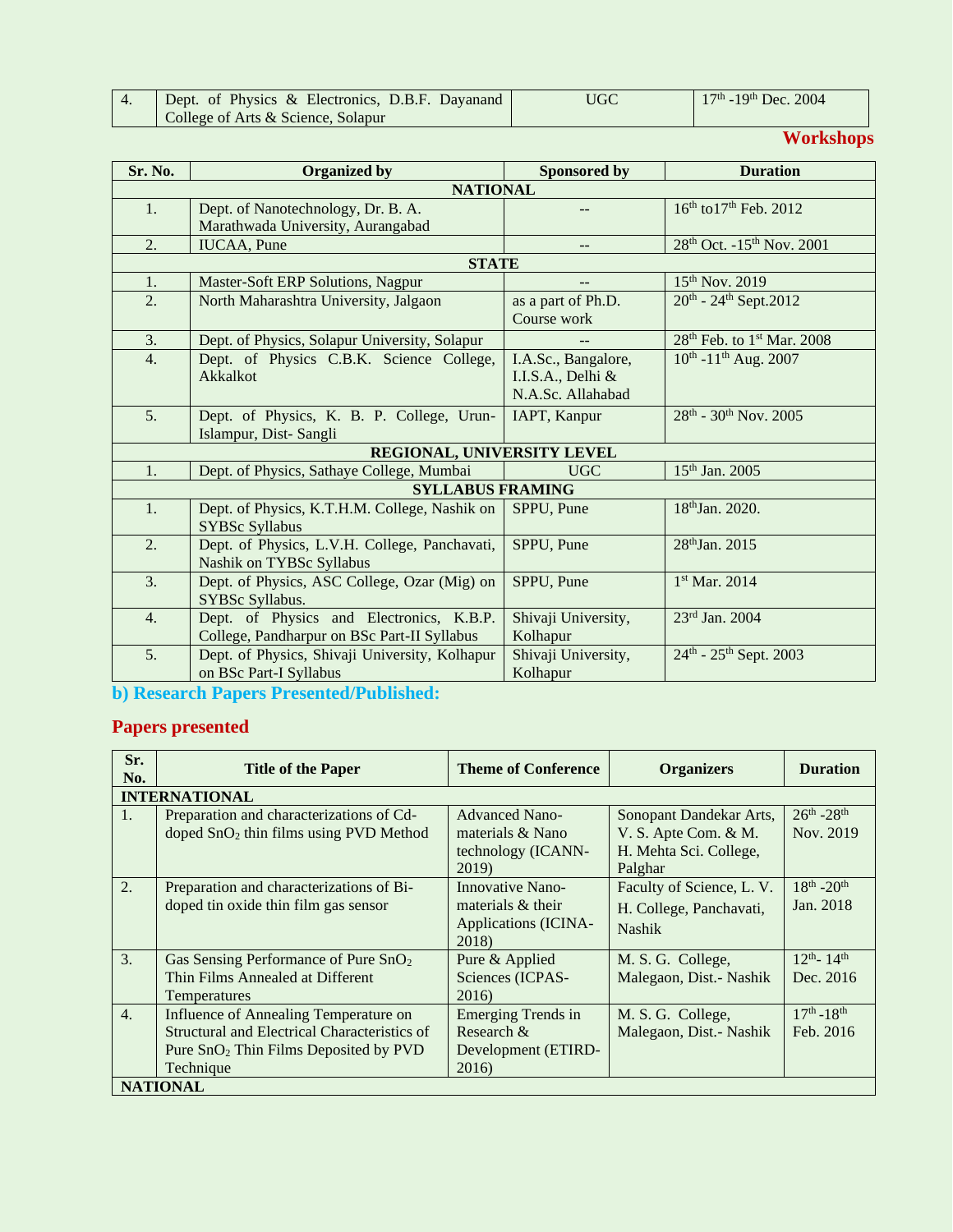| 1. | Effect of Bi doping on Electrical and Gas         | Non-conventional           | Uttamrao Patil ASC       | $6th$ Jan.                  |
|----|---------------------------------------------------|----------------------------|--------------------------|-----------------------------|
|    | Sensing Properties of Tin Oxide Thin Film         | <b>Energy Sources for</b>  | College, Dahivel, Tal-   | 2018                        |
|    | Gas Sensor Prepared by PVD Method                 | Rural Develop-ment         | Sakri, Dist-Dhule        |                             |
|    |                                                   | of India                   |                          |                             |
| 2. | Comparative Study of Structural,                  | Nanomaterial               | Dept. of Physics, SNJB's | $16^{th} - 17^{th}$         |
|    | Morphological, Compositional, Electrical,         | Imperatives in the         | <b>KKHA Arts, SMGL</b>   | Oct. 2016                   |
|    | Optical & Gas Sensing properties of Pure          | New Millennium             | Com. & SPHJ Sci.         |                             |
|    | SnO <sub>2</sub> Thin Films annealed at different | $(NINM-2016)$              | College, Chandwad        |                             |
|    | temperature Deposited by PVD method               |                            | Dist.- Nashik            |                             |
| 3. | <b>Effect of Annealing Temperature on</b>         | <b>Recent Developments</b> | Dept. of Electronics,    | $5th$ -6 <sup>th</sup> Feb. |
|    | Structural, Morphological, Compo-sitional         | in Nanomaterials and       | G.T.P. College,          | 2016                        |
|    | & Electrical properties of Pure $SnO2$ Thin       | their Applications         | Nandurbar                |                             |
|    | Films Deposited by PVD Technique                  |                            |                          |                             |

## **Publications**

## **Research Papers**

| Sr. | Title of the paper                                                                                                                                                 | Name of the Author/s                                                                                                                    | Name of the                                                                                                   | Volume-                                                                   | <b>ISSN</b>                    | <b>Impact</b>                               |
|-----|--------------------------------------------------------------------------------------------------------------------------------------------------------------------|-----------------------------------------------------------------------------------------------------------------------------------------|---------------------------------------------------------------------------------------------------------------|---------------------------------------------------------------------------|--------------------------------|---------------------------------------------|
| No. |                                                                                                                                                                    |                                                                                                                                         | <b>Journal</b>                                                                                                | Year                                                                      | No.                            | <b>Factor</b>                               |
| 01. | <b>Influence of Annealing</b><br>Temperature on Structural<br>& Electrical characteristics<br>of Pure $SnO2$ Thin Films<br>Deposited by PV D<br>Technique          | K. S. Thakare, S. J.<br>Patil, R. Y. Borse R.<br>R. Ahire                                                                               | Research Journey,<br>Inter-national<br>Multi-disciplinary<br>e-Research Journal                               | Feb.<br>2016<br>pp 15-22                                                  | 2348-<br>7143<br>(online)      | (UGC)<br>Journal<br>List No.<br>44117)      |
| 02. | Preparation,<br>Characterization and Gas<br>Sensing Performance of<br>Pure $SnO2$ Thin Films<br>Deposited using P.V.D.<br>Technique                                | K. S. Thakare, S. J.<br>Patil, S. B. Deshmukh,<br>R. Y. Borse R. R.<br>Ahire                                                            | <b>IRA-International</b><br>Journal of<br>Technology &<br>Engineering                                         | <b>Vol.04,</b><br><b>Issue 02</b><br>(Aug.<br>2016)<br>103-116            | $2455 -$<br>4480               | (UGC)<br>Journal<br>List No.<br>5648)       |
| 03. | <b>Gas Sensing Studies of Tin</b><br>Oxide Thin Films Annealed<br>at Different Temperatures,                                                                       | K. S. Thakare, S. J.<br>Patil and R. R. Ahire                                                                                           | <b>IRA-International</b><br>Journal of<br>Technology &<br>Engineering                                         | <b>Vol.09,</b><br><b>Issue 02</b><br>(Nov.<br>2017)<br>$10 - 15$          | $2455 -$<br>4480               | (UGC)<br>Journal<br>List No.<br>5648)       |
| 04. | Preparation and<br>Characterizations of Bi-<br>Doped Tin Oxide Thin Film<br><b>Gas Sensor</b>                                                                      | K. S. Thakare, S. J.<br>Patil, R. R. Ahire                                                                                              | Researcher's<br>World, Journal of<br>Arts, Sci. and<br>Comm., Inter-<br>national Refereed<br>Research Journal | $\overline{\text{Vol}}$ -IX,<br>Spl.<br>Issue,<br>Jan.<br>2018<br>pp36-39 | $2231 -$<br>4172               | (UGC list<br>No.<br>31844)                  |
| 05. | Effect of Bi doping on<br><b>Electrical and Gas Sensing</b><br>Properties of Tin Oxide<br>Thin Film Gas Sensor<br>Prepared by Physical<br>Vapour Deposition Method | K. S. Thakare, S. J.<br>Patil, R. R. Ahire                                                                                              | <b>Journal of Research</b><br>Development,<br>&<br>UGC Journal List<br>No.64768                               | <b>Vol. 8</b><br>(Special<br><b>Issue 04)</b><br>Dec.<br>2017<br>pp93-96  | 2230-<br>9578                  | <b>COSMOS</b><br>Impact<br>Factor-<br>4.270 |
| 06. | Semiconductor metal oxide<br>compounds-based gas<br>sensors: A literature review                                                                                   | S.J. PATIL, A.V.<br>PATIL, C. G.<br>DIGHAVKAR, K.S.<br>THAKARE, R.Y.<br>BORSE, S. J.<br>NANDRE,<br>N. G. DESH PANDE,<br>and R. R. AHIRE | Front. Mater. Sci.,<br>DOI 10.1007/s                                                                          | $9(1)$ :<br>(2015),1<br>$4 - 37$                                          | $11706 -$<br>$015 -$<br>0279-7 |                                             |